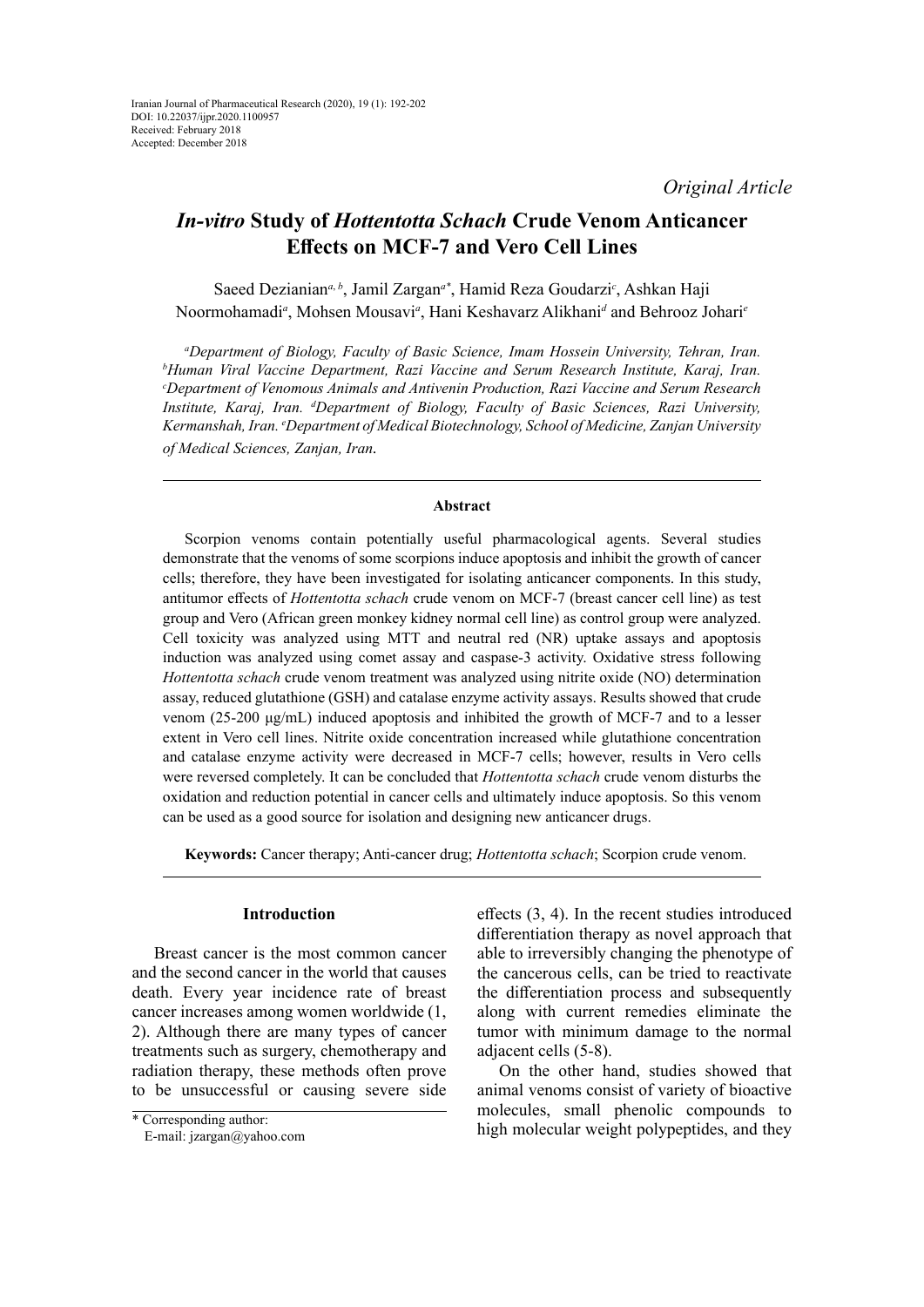exhibit almost limitless biological functions. There are about 100 different peptides with different biological properties in the venom of every scorpion species. It is estimated that more than 100000 peptides have been recognized from all scorpion venoms but only 200 peptides were structurally and functionally analyzed (9). *Hottentotta* is the largest genus in Buthidae family and is spread in Africa and Asia continents. More than 90% of dangerous scorpions are members of Buthidae family in the world. *Hottentotta schach* (*H. schach*) is a black, hairy scorpion and 130 mm long and lives in Khuzestan and Fars province in Iran. The venom of *H. schach* contains short chain and low molecular weight neurotoxins (10). Scorpion venom properties depend on genetically variations, geographic areas, and environmental conditions where the scorpions were trapped  $(11, 12)$ .

Some peptides in Iranian scorpion venoms have antiproliferative properties and induce cell death and apoptosis in cancer cells. Zargan *et al*. (2011) showed that *Odontobuthus doriae* and *Androctonus crassicauda* crude venom have anticancer properties and induce apoptosis in MCF-7 (breast cancer cell line) and SH-SY5Y (neuroblastoma cell line) cells in vitro condition (13).

In this study, antitumor effects of *H. schach* crude venom and probably mechanism of apoptosis induction in MCF-7 cells as test group and Vero cells as control group were analyzed.

# **Experimental**

#### *Materials*

DMEM-F12 (Gibco, USA), DMEM (Sigma-Aldrich, USA), Trypsin-EDTA (Sigma-Aldrich, USA), Fetal bovine serum (Gibco, USA), EDTA (Sigma-Aldrich, USA), Penicillin–Streptomycin Solution (Sigma-Aldrich, USA), Antibiotic–antimycotic (Invitrogen, USA), PBS (Gibco, USA), Phenol red (Sigma-Aldrich, USA), Trypan blue (Sigma-Aldrich, USA), MTT powder (SRL, India), DMSO [Dimethyl sulfoxide] (Sigma-Aldrich, USA), Triton X-100 (Sigma-Aldrich, USA), Agarose (Sigma-Aldrich, USA), Ethidium bromide (Merc, Germany), Griess reagent (Sigma-Aldrich, USA), Flat Bottom 96-well plate (Sigma-Aldrich, USA), Flat Bottom 24 well plate (Sigma-Aldrich, USA).

#### *Scorpion venom preparation*

Scorpions were collected from Kazeron in Fars province. Venom was collected by electric shock in telson region of scorpion tails. Venom then was frozen in -50 °C and lyophilized. The lyophilized powder was stored in -20 °C for future use. The powder then was solubilized in DMEM medium (without phenol red) and protein concentration was measured using Bradford method (14).

## *Cell culture*

MCF-7 and Vero cell lines were purchased from Iranian biological resource center. The cells were cultured in 75 mL flasks contained DMEM and  $10\%$  (v/v) FBS and 10  $\mu L/mL$ penicillin-streptomycin antibiotics. The cells were incubated in 37 °C, 5% (v/v)  $CO_2$  and 80% (v/v) humidity (optimum conditions) and media were discarded three times a week. After appropriate confluence, the cells were trypsinized by Trypsin-EDTA and were counted by hemocytometer.

## *Cell treatment*

The cells were seeded in 96 and 24-well plate and were incubated overnight in the  $CO<sub>2</sub>$  incubator. After a night of incubation, the media was discarded and the fresh media containing the different concentration (25-200 μg/mL) of crude venom was added to every well. For each test cells were seeded in 96 or 24-well plate and incubated overnight in 5% (v/v)  $CO_2$ , 80% (v/v) humidity, and 37 °C. Then the old media was discarded and new media containing 25, 50, 100, and 200 μg/mL of venom were added and incubated for 24 h in 37 °C. Control group was not treated with venom.

# *MTT reduction assay*

The viability effect of scorpion venom was measured by the colorimetric MTT reduction assay (15).  $2 \times 10^4$  cells were counted by hemocytometer and seeded in 96-well plate and incubated under aforementioned conditions. Then MTT dye with final concentration of 5 mg/mL was added and incubated for 1hr in dark condition at 37 °C. Then, 200 μL DMSO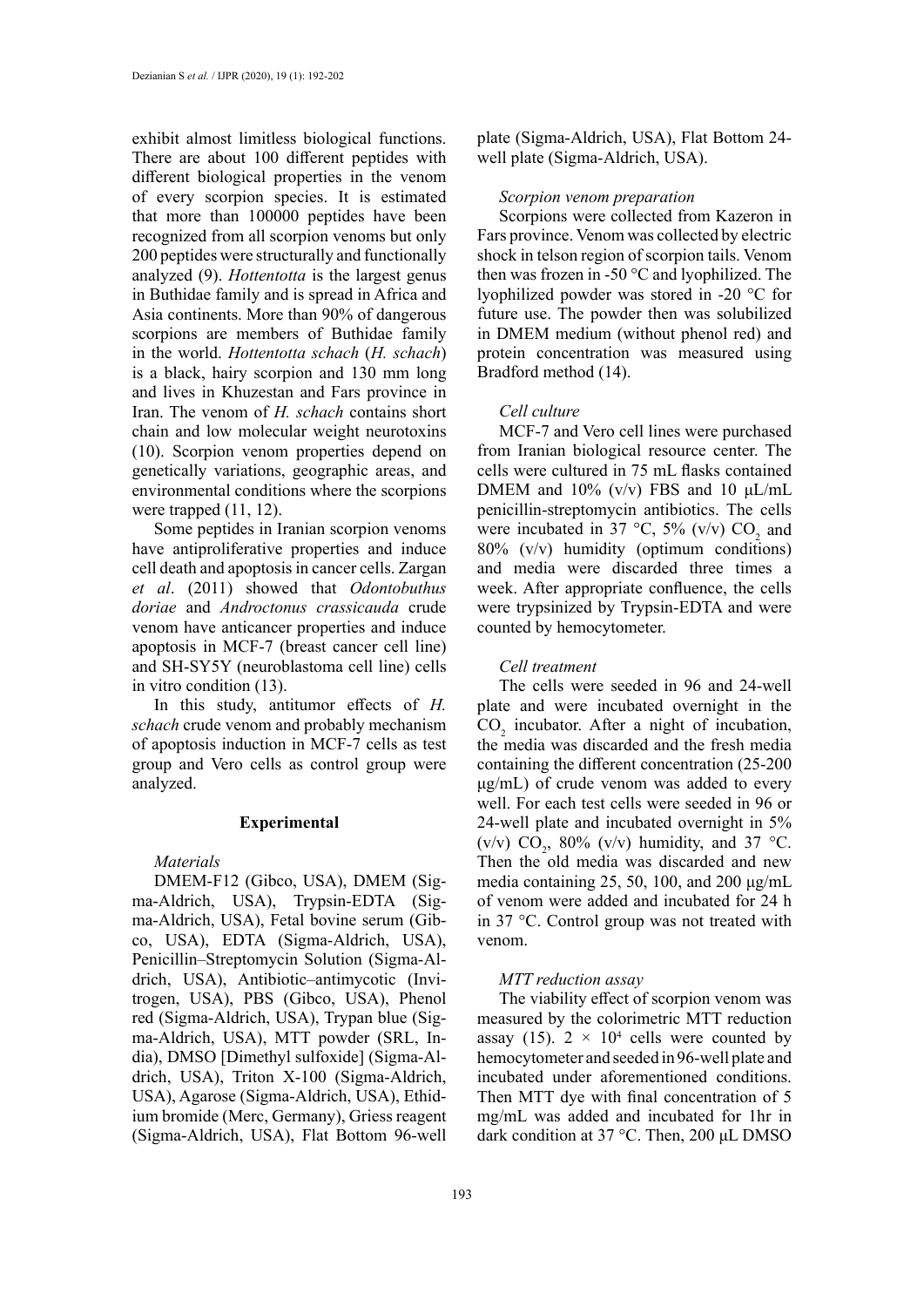was added to every well and incubated 2 h in dark condition. The absorbance was measured at 595 nm.

# *Neutral red (NR) uptake assay*

NR uptake assay was used to estimate the number of viable cells and to confirm the MTT assay results (16).  $2 \times 10^4$  cells were seeded in 96-well plate and incubated under aforementioned conditions. Amount of 20 μL neutral red dye (5 μg/mL) was added to every well and incubated for 1 h in 37 °C. After red crystals formation, the supernatant was discarded and washed with PBS two times. One-hundred microliter fixation buffer (formaldehyde 37% (v/v), CaCl<sub>2</sub> 10% (v/v), water) was added to every well and incubated for 1 min and then one-hundred microliter solubilizing buffer (acetic acid 5%) was added and incubated for 20 min in dark condition in a shaker incubator. The absorbance was measured at 540 nm.

# *Cells morphology evaluation*

 $2 \times 10^4$  cells were seeded in 96-well plate containing one-hundred microliter media (without serum) and incubated overnight in optimum conditions. Then old media was discarded and new media containing 100 and 200 μg/mL of venom were added and incubated for 24 h at 37 °C. Cells morphology was analyzed and some pictures were captured using inverted microscope (Nikon, Japan).

#### *Nitric oxide (NO) assay*

Nitric oxide was determined by measuring the nitrite content in culture medium (17). 2  $\times$  10<sup>4</sup> cells were seeded in 96-well plate and incubated under aforementioned conditions. Then media was transferred to fresh tube and centrifuged in 500 rpm for 5 min in 4 °C. One-hundred microliter media was transferred to fresh 96-well plate and mixed with equal volume of Griess reagent (0.04 g/mL PBS, pH 7.4) and incubated for 10 min at room temperature. Absorbance was measured in 540 nm by a micro plate reader (Biorad, USA). Nitrite oxide concentration (μM/mL) in treated and untreated cells was calculated using nitrite oxide standard curve.

*Reduced glutathione (GSH) assay*

Total reduced glutathione (GSH) was measured following the method of Sedlak and Linsay (18).  $5 \times 10^5$  cells were seeded in 24-well plate and incubated under aforementioned conditions. The cells then were trypsinized and harvested in fresh 1.5 mL tubes and centrifuged in 1500 rpm for 5 min in  $4 \degree$ C and washed with PBS (pH 7.4) two times and incubated in -20 °C for 30 min. Two-hundred microliter chilled lysis buffer (NaCl 2.5M, EDTA 100 mM, Tris 10 mM, NaOH 0.2M, Triton X-100 1% and pH 10) was added and incubated for 30 min at room temperature. After 10-15 min sonication, the cells suspension was centrifuged in 2000 rpm for 10 min and a supernatant was transferred to the fresh tubes. The protein concentration was measured using Bradford method and an equal volume of 10% (v/v) TCA was added and stored at 4 °C for 2 h and then centrifuged and a supernatant was transferred to the fresh tubes. Twenty microliter of a supernatant was mixed with 75 μL of lysis buffer, 55 μL of Tris buffer (pH 8.5) containing 0.02M EDTA and 25 μL DTNB (5, 5/dithiobis (2-N benzoic acid)). The absorbance of yellow chromogen was measured using microplate reader. The result was expressed as μg GSH/mg protein using molar extinction coefficient of 13600.

## *Catalase enzyme activity assay*

Catalase enzyme activity was measured using cells extract (19). The number of  $5 \times$ 105 cells were seeded in 24-well plate and incubated under aforementioned conditions. Then, the cells were trypsinized and harvested in fresh 1.5 mL tubes and centrifuged in 1500 rpm for 5 min in 4 °C and washed with PBS (pH 7.4) two times and incubated in -20  $^{\circ}$ C for 30 min. Two-hundred microliter chilled lysis buffer (NaCl 2.5M, EDTA 100 mM, Tris 10 mM, NaOH 0.2 M, Triton X-100 1% and pH 10) was added and incubated for 30 min at room temperature. After 10-15 min sonication, the cell suspension was centrifuged in 2000 rpm for 10 min and a supernatant was transferred to the fresh tubes. The protein concentration was measured using Bradford method and 5 μL of the samples was mixed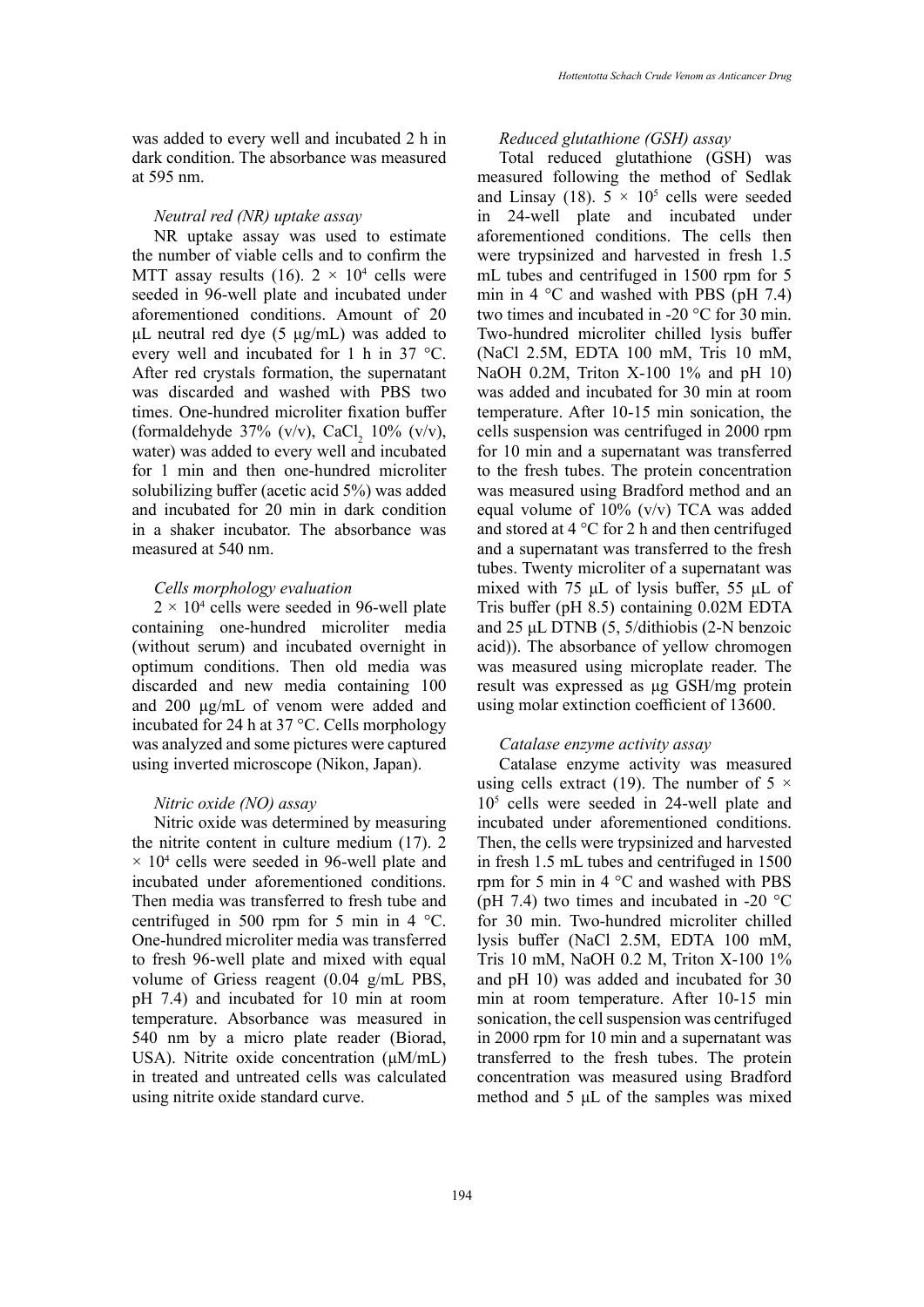with 50 μL lysis buffer, 20 μL DDW, and 25 μL  $H_2O_2(15%)$ . The samples were incubated at  $37^{\circ}$ C for 2 min and were mixed with onehundred microliter dichromate acid reagent (0.1 M potassium dichromate in glacial acetic acid) then incubated in boiling water 10-15 min until greenish or faint greenish color was seen. Two-hundred microliter of the samples were transferred to flat 96-well plate and the absorbance was measured in 570 nm using the plate reader. The results were converted into the activity using molar extinction of Catalases (43.6) and expressed as micromoles of hydrogen peroxide consumed/min/mg protein.

# *Alkaline comet assay*

Alkaline comet or single-cell gel electrophoresis assay is a good method for DNA fragmentation analysis in the cells (20).  $12 \times 10^4$  cells were seeded in 24-well plate containing five-hundred microliter media (without serum) and incubated under aforementioned conditions. Then old media was discarded and five-hundred microliter new media containing 25, 50, 100, and 200 μg/mL of venom were added and incubated for 24 h in 37 °C. The cells then trypsinized and harvested in fresh 1.5 mL tubes and centrifuged in 1500 rpm for 5 min in 4 °C and washed with PBS (pH 7.4) two times. Twohundred microliter PBS was added to tubes and the cells were singled by a needle. The slides were covered by normal melting  $1\%$  (v/v) agarose and incubated for 10 min at 4 °C. The cell suspensions were mixed with low melting  $1\%$  (v/v) agarose (1 to 2 ratios) and were added to the slides. To form one cell layer, a glass lamel was applied to every slide. In order to cell lysis and nucleus distraction, all slides were incubated for 16-18 h in fresh and cold lysis buffer (NaCl 2.5M, EDTA 100 mM, Tris 10 mM, NaOH 0.2M, Triton X-100 1% and pH 10) at  $4^{\circ}$ C. Then, the slides were washed two times with electrophoresis buffer for 20 min and incubated at fresh electrophoresis buffer for 40 min at 4 °C. The electrophoresis was done in 25 V and 300 mA for 45 min at 4 °C. In order to neutralization, the slides were incubated for 10 min in neutralizing buffer (Tris 0.04 M, pH 7.5). Then, the slides were incubated in one-hundred microliter ethidium

bromide (20 μg/mL) for 10 min at room temperature. The slides were washed two times (10 min each) with water and analyzed by fluorescent inverted microscope (Nikon, Japan) and the results were statistically analyzed.

## *Caspase-3/CPP32 activity assay*

To determine the caspase 3 activity in MCF-7 and Vero cells treated with *Hottentotta schach* crude venom compared with the untreated control cells, Caspase-3/CPP32 Colorimetric Assay Kit (Catalog #K106-100) was used. The assay is based on spectrophotometric detection of the chromophore p-nitroaniline (pNA) after cleavage from the labeled substrate DEVDpNA. The pNA light emission was quantified using a microtiter plate reader at 400 nm. Comparison of the absorbance of pNA from an apoptotic sample with an uninduced control allows determination of the fold increase in CPP32 activity.

# *Statistical analysis*

The results were reported as mean  $\pm$  SD and the data were analyzed using GraphPad Prism software. The treated cells and controls were analyzed using ANOVA and *Tukey* tests. The differences were considered to be significant at  $P < 0.05$  (\*),  $P < 0.01$  (\*\*),  $P < 0.001$  (\*\*\*) and  $P \le 0.0001$  (\*\*\*\*). All the experiments were conducted no less than 3 times.

#### **Results**

## *MTT reduction assay*

MTT result showed *H. schach* crude venom decreased the viability percent of MCF-7 and to a lesser extent in Vero cells in a dose dependent manner (Figures 1A and 1B). MCF-7 cell line viability was  $88.3\%$  ( $\pm 0.65$ ),  $83.8\%$  $(\pm 1.2)$ , 77.2%  $(\pm 1.5)$ , and 72.1%  $(\pm 0.85)$  for 25, 50, 100, and 200 μg/mL of crude venom respectively and the Vero cell line viability was  $98.8\%$  ( $\pm 1.6$ ),  $94.8\%$  ( $\pm 1.3$ ),  $92.3\%$  $(\pm 1.2)$ , and 87.6%  $(\pm 0.9)$  for 25, 50, 100, and 200 μg/mL of the crude venom, respectively. The Vero cell line viability percent in 25, 50, 100 μg/mL concentration of the crude venom was not significant but the cell viability was significant for 200 μg/mL concentrations as compared with the control.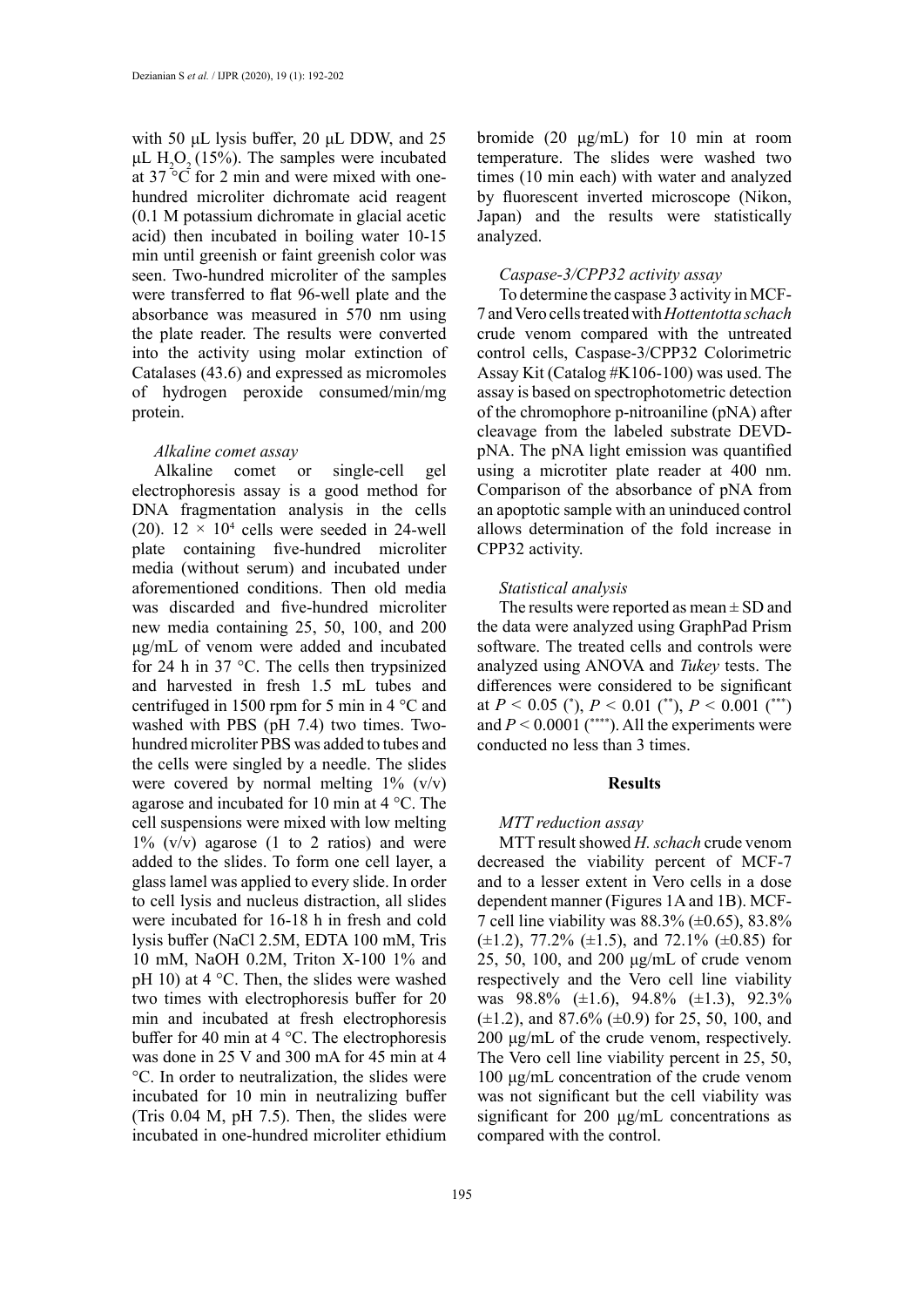

**Figure 1.** Cytotoxicity effects of crude venom on MCF-7 and Vero cell lines using (A and B) MTT assay and (C and D)  ${}^*P < 0.05, {}^{**}P < 0.01, {}^{***}P < 0.001, {}^{***}P < 0.0001$ . neutral red uptake assay. Data were reported as mean ± SD. Results were compared with control. (ns: not significant,

## *Neutral red (NR) uptake assay*

NR uptake assay was used to confirm the MTT method's results as showed that the crude venom inhibited the growth of MCF-7 and to a lesser extent in Vero cells in a dose dependent manner (Figures 1C and 1D). MCF-7 cell line inhibition was  $9.5\%$  ( $\pm$ 2.1), 18% ( $\pm$ 1.9), 23.5%  $(\pm 3.8)$ , and 40.5%  $(\pm 2.9)$  for 25, 50, 100, and 200 μg/mL of the crude venom respectively and for Vero cells inhibition was  $2.6\%$  ( $\pm 0.8$ ), 3.4% ( $\pm$ 0.76), 4.9% ( $\pm$ 0.97), and 6.4% ( $\pm$ 1.3) for 25, 50, 100, and 200 μg/mL of the crude venom, respectively. High concentrations of the crude venom  $(50, 100 \text{ and } 200 \text{ µg/mL})$ have more inhibitory effects on growth of MCF-7 cell line as compared with the control.

# *Cell morphological evaluation*

The morphology of the treated cells (MCF-7 and Vero cell lines) were changed from spherical shape to multigonal shape and also increased cell content, swelling and apoptotic bodies (Figures 2A and 2B). The morphology of the untreated cells had a spherical shape and no swelling were observed. Results showed that treated cells morphologically differ from untreated cells because of apoptosis happened to the treated cells.

# *Nitric oxide (NO) assay*

Scorpion crude venom can increase or decrease the nitrite oxide produced in the cells (21). Nitrite oxide content could be measured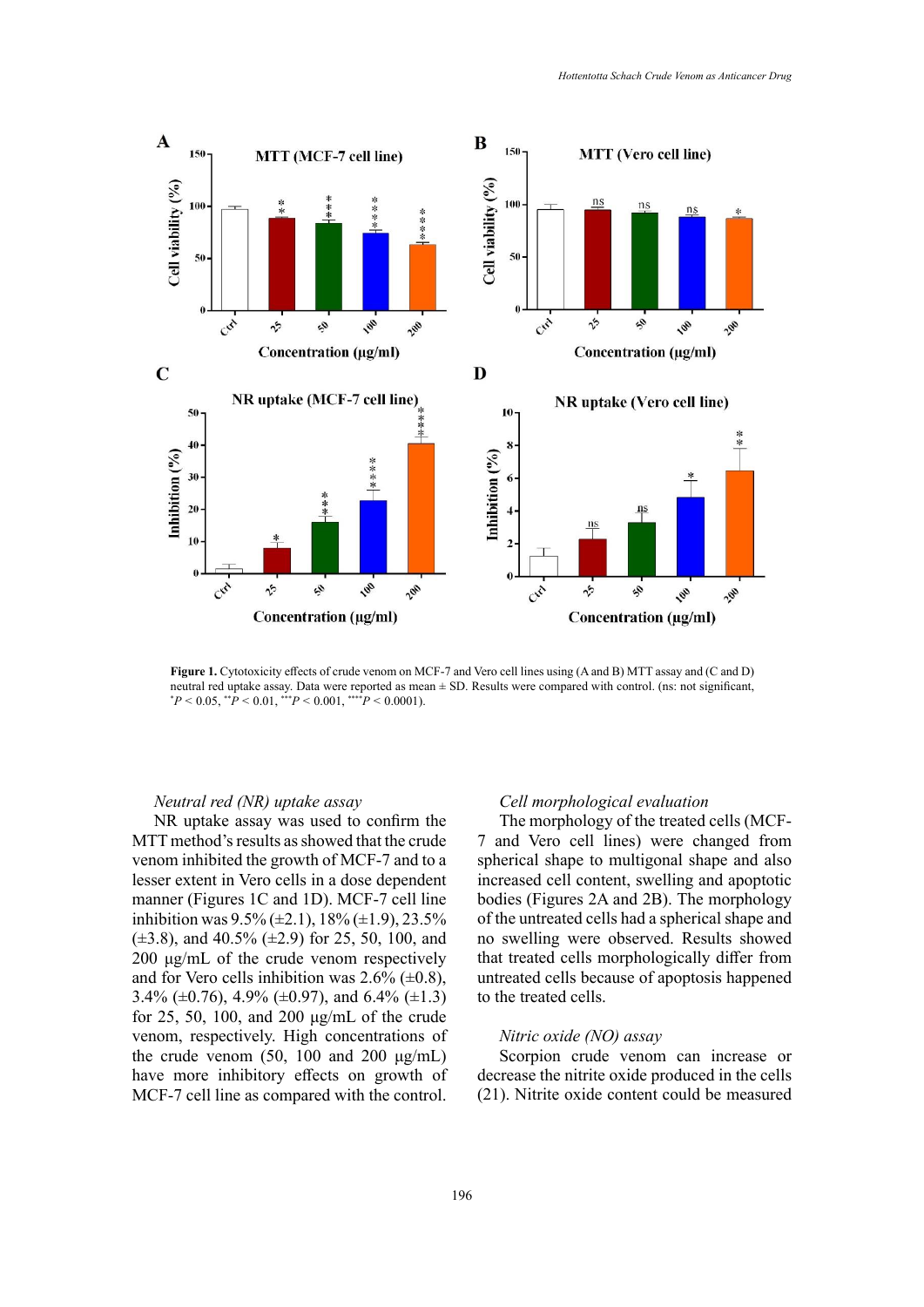

where treated venom, and (B) vero centrol centrol centrol cell, treated cell with 100 pg mB and a called centrol and B00 pg mB of clade<br>venom. Pictures of treated cell groups showing increased cell content, swelling and ap **Figure 2.** Morphological changes in (A) MCF-7 cell line: control cell, treated cell with 100 µg/mL and treated cell with 200 µg/ mL of crude venom, and (B) Vero cell lines: control cell, treated cell with 100 μg/mL and treated cell with 200 μg/mL of crude

from the cell's media. Scorpion crude venom  $(\pm 125)$ , 597.52  $(\pm 156)$ , and 577.37 had increased the nitrite oxide in MCF-7 cells and decreased the nitrite oxide in Vero cells in a dose dependent manner. Nitrite oxide released from MCF-7 and Vero cells treated with different concentrations of crude venom (25, 50, 100 and 200  $\mu$ g/mL) were 10 ( $\pm$ 2.14), 22 ( $\pm$ 3.2), 34 ( $2 \pm 8$ ), 54 ( $\pm$ 2)  $\mu$ M/mL and 38 (±2.1), 37.3 (±2.7), 35.6 (±2.8), and 34 (±1.4) μM/mL, respectively. Altogether, crude venom significantly induced the release of NO from MCF-7 cells as compared with the control and did not significantly decreased nitrite oxide content of Vero cells in 25 and 50 μg/mL (Figures 3A and 3B).

## *Catalase enzyme activity assay*

Catalase enzyme activity was analyzed for MCF-7 and Vero cell lines treated with crude venom. In MCF-7 cells, the activity of catalase enzyme was decreased significantly as scorpion crude venom concentration increased, as compared with control. Catalase enzyme activity were 711.55  $(\pm 85)$ , 665.94

 $(\pm 125)$ , 597.52  $(\pm 156)$ , and 577.37  $(\pm 138)$ μmol of hydrogen peroxide consumed/min/mg protein for 25, 50, 100 and 200 μg/mL of crude venom. In Vero cells, the activity of catalase enzyme was not increased significantly in 25, 50, and 100 μg/mL as compared with control and only in the 200 μg/mL of crude venom was significant (Figures 3C and 3D).

# *Reduced glutathione (GSH) assay*

GSH content of MCF-7 and Vero cell lines were analyzed after treatment with crude venom. In MCF-7 cells, by increasing the scorpion crude venom concentration, the GSH content of the cells were decreased significantly  $(P < 0.001)$  as compared with control and GSH content were  $14.57 \ (\pm 0.38)$ , 13.7 ( $\pm$ 0.22), 13.4 ( $\pm$ 0.15), and 12.64 ( $\pm$ 0.1) μg GSH/mg protein for 25, 50, 100, and 200 μg/mL of the crude venom. However, the GSH content of Vero cells were increased significantly in all concentrations of crude venom except 25 μg/mL as compared with the control (Figures 3E and 3F).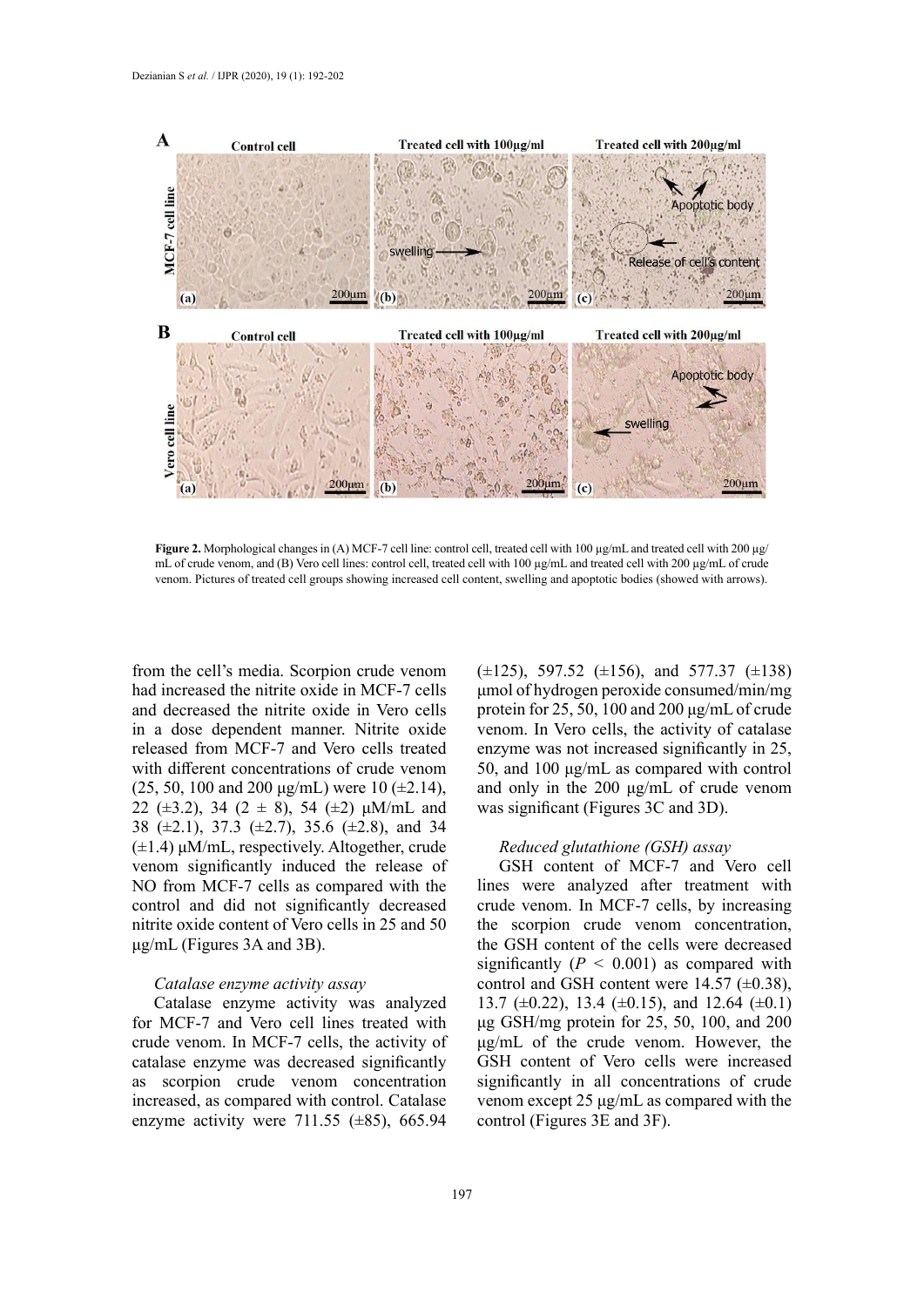

Figure 3. Nitrite oxide released from (A) MCF-7 and (B) Vero cells following crude venom treatment (25, 50, 100 and 200 showed that GSH content of (E) MCF-7 and (F) Vero cell line's extract treated with 25, 50, 100 and 200  $\mu g/mL$  of crude venom. The data were reported as mean  $\pm$  SD and each assay was repeated three times. (ns: not significant,  $P < 0.05$ ,  $P < 0.001$ ). μg/mL) using NO standard curve. Catalase enzyme activity in (C) MCF-7 and (D) Vero cell line's extract. Obtained result  $<$  0.01, \*\*\* $P$   $<$  0.001, \*\*\*\* $P$   $<$  0.0001).

# *Alkaline comet assay*

Alkaline comet assay was used for analyzing potential apoptosis induction effects

of the crude venom. In MCF-7 cells, apoptosis induction was 7.4%  $(\pm 0.9)$ , 10.3%  $(\pm 1.9)$ , 18.9% (±1.8), and 21.8% (±0.87) for 25, 50,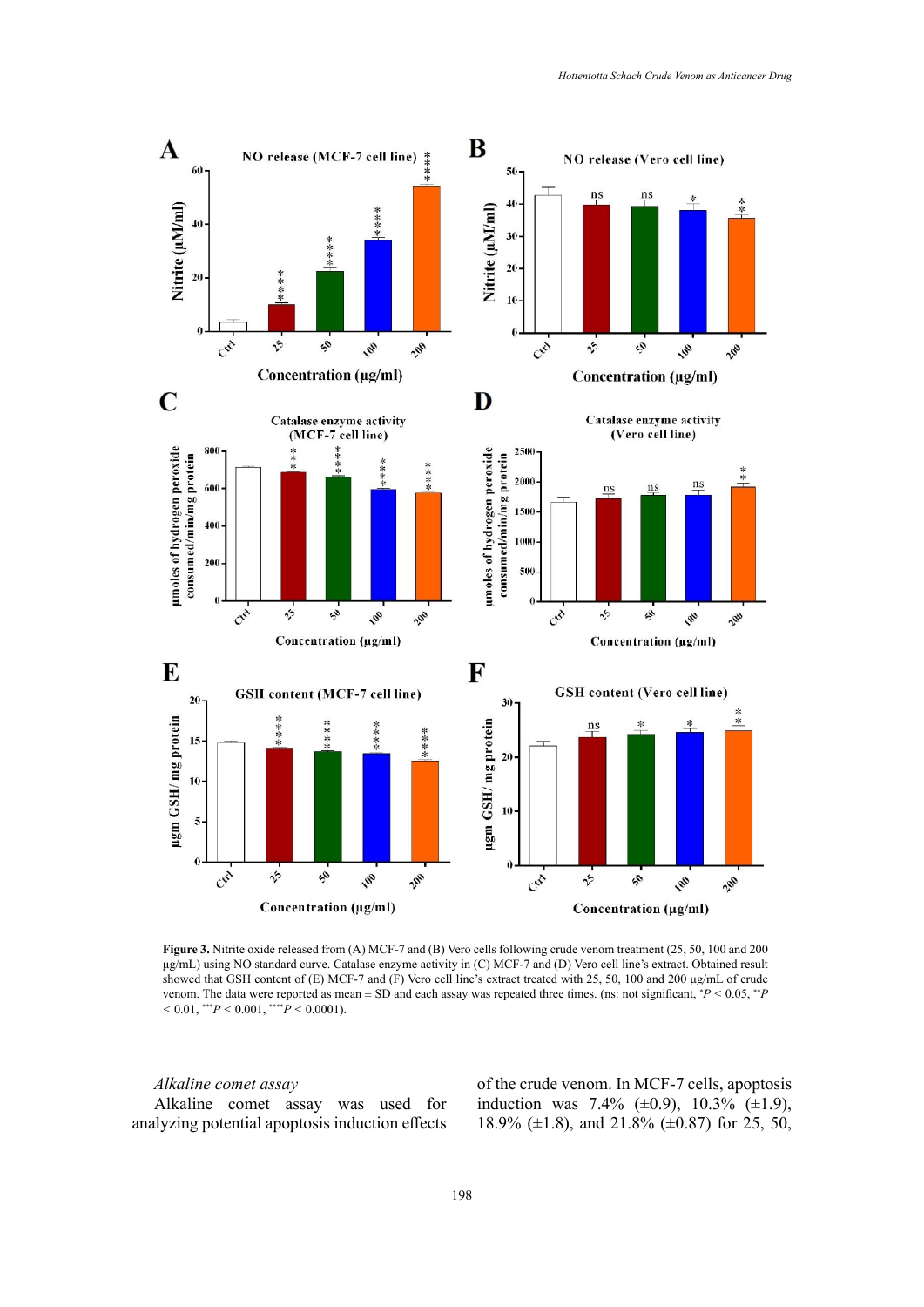

Figure 4. Apoptosis induction analysis effects of crude venom (25, 50, 100 and 200 µg/mL) on (A) MCF-7 cells and its (a) Intact cell and (b) Apoptotic cell. (C and D) The activity of Caspase-3 enzyme in the MCF-7 and Vero cell lines. Results were compared with negative control. (ns: not significant,  $P < 0.05$ ,  $P < 0.01$ ,  $P > 0.001$ ,  $P > 0.0001$ ). alkaline comet assay pictures: (a) Intact cell and (b) Apoptotic cell. (B) Vero cells and its alkaline comet assay pictures:

100, and 200 μg/mL of the crude venom, respectively. As a result, the crude venom significantly induced apoptosis in MCF-7 cells as compared with the control (Figure 4A).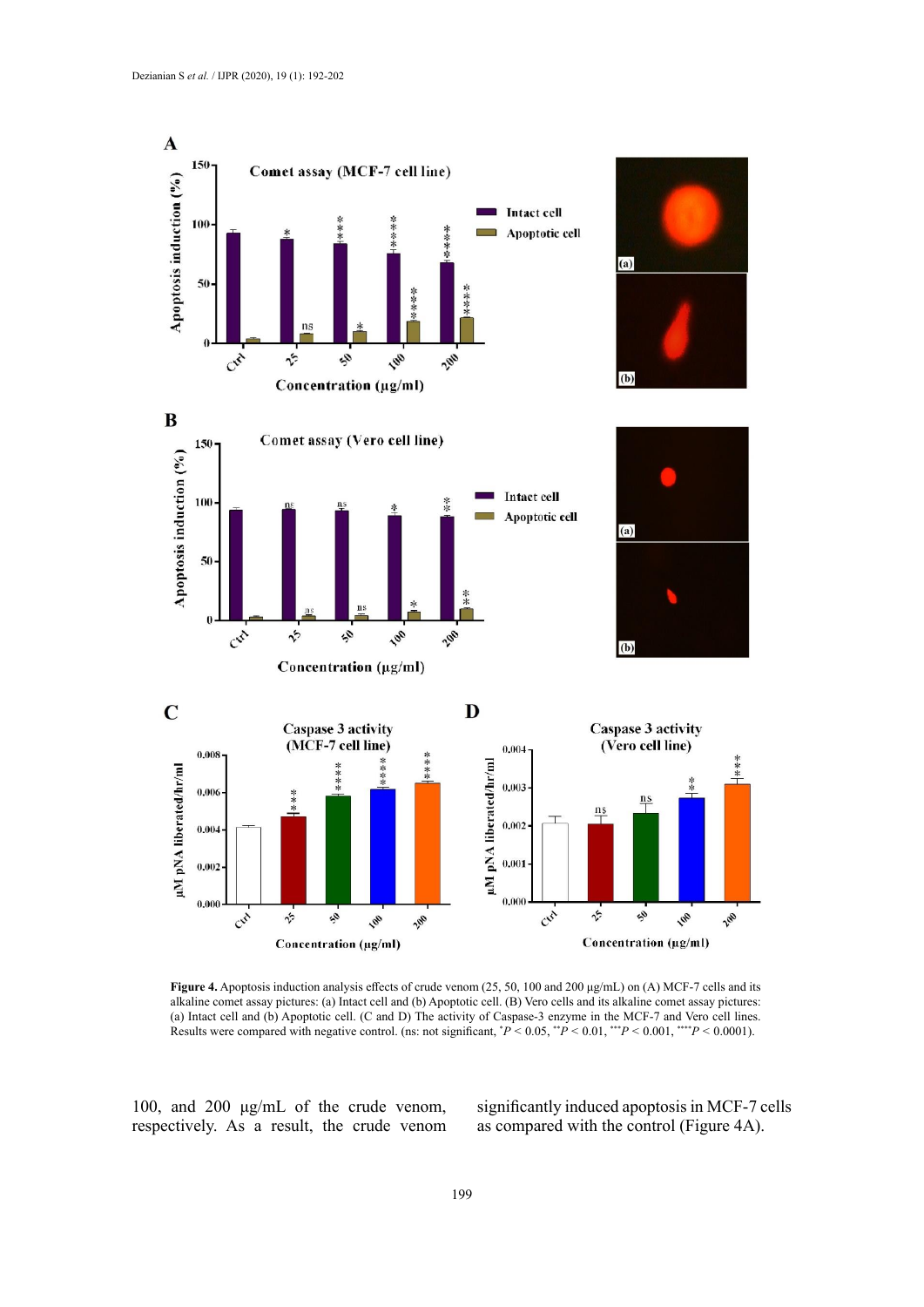In the Vero cells, apoptosis induction was 3% (±0.8), 5.5% (±1.2), 12.6% (±1.1), and 16.4% ( $\pm$ 1) for 25, 50, 100, and 200 μg/mL of the crude venom, respectively. In 25, 50  $\mu$ g/mL of the crude venom, the amount of apoptotic DNA was not significant as compared with the control (Figure 4C).

The DNA images of apoptosis and intact cells were captured using the fluorescent inverted microscope (Nikon, Japan) (Figures 4B and 4D).

#### *Caspase-3/CPP32 activity assay*

The activation of Caspase 3/CPP32 was analyzed using Caspase-3/CPP32 Colorimetric Assay Kit which induce apoptosis in the mammalian cells. In MCF-7 cells, Caspase 3 activity was 0.004607, 0.005760, 0.006152, and 0.006447 µM pNa/h/mL for 25, 50, 100, and 200 μg/mL of the crude venom, respectively. Results showed that *H. schach*  crude venom significantly increase the activity of Caspase 3/CPP32 which lead to apoptosis induction in MCF-7 cell line. In Vero cells, Caspase 3 activity was 0.002057, 0.002333, 0.002737, and 0.003094 µM pNa/h/ mL for 25, 50, 100 and 200 μg/mL of crude venom, respectively. Results showed that *H. schach* crude venom in 25, 50 µg/mL was not significantly increased the activity of Caspase 3/CPP32 in the Vero cell line.

## **Discussion**

Recent studies showed that scorpion venoms are the source of biologically active molecules which could be a good candidate for antibacterial and anticancer drugs. Some reports showed that scorpion venoms have apoptotic, antiproliferative, cytotoxic, and immunosuppressive properties (21). Apoptosis is a consensus process controlled by genes and is used for eliminating unnecessary and unwanted cells and has a role in immunity and in some diseases (22). The venoms of some scorpions can induce apoptosis and inhibit DNA synthesis in neoplastic cells (17). In this study, apoptosis, antiproliferative, cytotoxic, and oxidative stress effects of *H. schach* crude venom were analyzed on MCF-7 and Vero cell lines. MTT and NR uptake assays showed increased cytotoxicity in MCF-7 and

to a lesser extent in Vero cell lines treated with *H. schach* crude venom. These assays were used to indicate cytotoxicity and also used as a marker for the cells membrane intactness (12, 23). Alkaline comet assay showed that *H. schach* crude venom destroys DNA of the cell. The results showed that apoptosis induction in MCF-7 and to a lesser extent in Vero cell lines were increased in a dose dependent manner coordinated with the microscopic analysis. In 2011, Zargan *et al.* showed that *Odontobuthus doriae* crude venom induced apoptosis in MCF-7 cells (24).

In morphological analysis, the apoptotic bodies and swelling were observed in MCF-7 cell line treated with *H. schach* crude venom. For the low concentration of crude venom, the Vero cells were not damaged as compared with MCF-7 cells. However, for 100 and 200 μg/mL of the crude venom, both cells were damaged as seen by inverted microscope.

Nitrite oxide is a biological molecule which has a role in physiological and pathological processes such as inflammation and cancer. Studies showed that NO in cancer cells induce tumor progression and metastasis (25). Nitrite oxide is produced from L-arginine, NADPH, and oxygen by NO synthase (NOS). NO, like a messenger molecule, regulates the physiological and pathological processes such as cytotoxic functions. Recent studies showed that nitrite oxide can induce tumor progression and metastasis and also inhibit them. The cell's type and NO concentration in the cells have a role in apoptosis induction or inhibition (26).

iNOS activate apoptosis in the mitochondrial pathway. Our results showed that NO released in the MCF-7 cells treated with *H. schach* crude venom was increased in a dose dependent manner. However, the amount of NO released in Vero cells treated with *H. schach* crude venom decreased. Our results about the MCF-7 cells were coordinated with Zargan *et al.* results (24).

Superoxide dismutase, catalase, and glutathione peroxidase are antioxidant molecules in the cells. Catalases convert the  $H_2O_2$ to  $H_2O$  and  $O_2(27)$ . This enzyme can be found in liver, kidneys, and red blood cells. Catalase is a tetramer molecule (240 kDa) in mammals which functions in peroxisomes (28). Our results showed that catalase activity in MCF-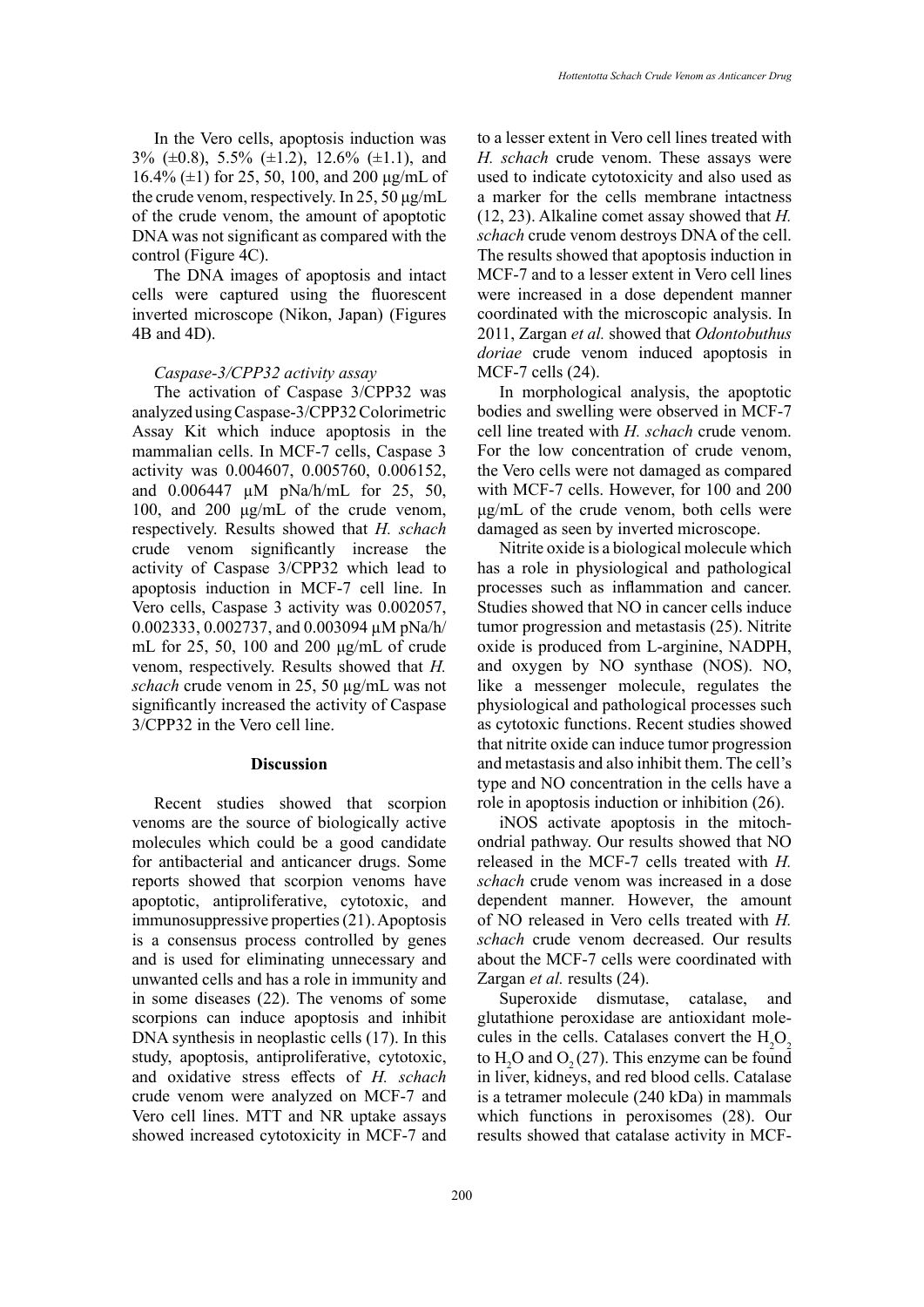7 cells treated with *H. schach* crude venom were decreased in a dose dependent manner but increased in Vero cells which showed the cells oxidation and reduction potential were disturbed.

Reduced glutathione (GSH) is present in all cells and glutathione peroxidase catalyze  $H_2O_2$  and oxidized glutathione (GSSG) (29, 30). Our results showed that like catalase, GSH content of the cells were changed. GSH content of MCF-7 cells treated with *H. schach* crude venom were decreased in a dose dependent manner but increased in Vero cells, coordinated with catalase assay results. Zargan *et al.* (2011) results showed that *Odontobuthus doriae* crude venom disrupted the MCF-7 cell's oxidation and reduction potential (24).

Caspases (cysteine-aspartic proteases) are a family of protease enzymes playing essential roles in programmed cell death including apoptosis (31). In MCF-7 cells, *H. schach* crude venom increased both the activity of Caspase 3 and apoptosis induction in a dose dependent manner. Weiling Li *et al.*  showed that the BmK scorpion venom extracts could inhibit the growth of MCF-7 cells by inducing the apoptosis through Caspase 3 up-regulation (32). Also Xiao K.F *et al*. showed that the activity of p21 and Caspase 3 protein expression were upregulated after *Heterometrus liangi* scorpion venom treatment. They also conclude that scorpion venom is to activate the expressions of p21 and caspase-3 protein to cause selective cell apoptosis in Human Kyse-510 Cell (33). Zargan *et al*. also showed that *Androctonus crassicauda* crude venom raise Caspase 3/ CPP32 activity in MCF-7 cell line (34).

#### **Conclusion**

It can be concluded that *H. schach* crude venom has cytotoxic effects, inducing apoptosis and inhibiting the cancer cell's growth. Altogether, *H. schach* crude venom is a good source of molecules for introducing new anticancer drugs.

## **Acknowledgement**

This work was supported by Imam Hossain Comprehensive University. We also thank Razi Vaccine and Serum Research Institute, which provided the crude venom.

# **References**

- (1) Rojas K and Stuckey A. Breast cancer epidemiology and risk factors. *Clin. Obstet. Gynecol.* (2016) 59: 651-72.
- (2) Di Wu MS, Xue HY and Wong HL. Nanomedicine applications in the treatment of breast cancer: current state of the art. *Int. J. Nanomedicine* (2017) 12: 5879-92.
- (3) Contreras-Ortiz JM, Vázquez-Chagoyán JC, Martínez-Castañeda JS, Estrada-Franco JG, Aparicio-Burgos JE, Acosta-Dibarrat J and Barbabosa-Pliego A. Resistance of cervical adenocarcinoma cells (HeLa) to venom from the scorpion Centruroides limpidus limpidus. *J. Venom. Anim. Toxins Incl. Trop. Dis.* (2013) 19: 20.
- (4) Ebrahim K, Vatanpour H, Zare A, Shirazi FH and Nakhjavani M. Anticancer activity a of caspian cobra (Naja Naja Oxiana) snake venom in human cancer cell lines via induction of apoptosis. *Iran. J. Pharm. Res.* (2016) 15(Suppl): 101-12.
- (5) Benjamin CW, Hiebsch RR and Jones DA. Caspase activation in MCF7 cells responding to etoposide treatment. *Mol. Pharmacol.* (1998) 53: 446-50.
- (6) Leszczyniecka M, Roberts T, Dent P, Grant S and Fisher PB. Differentiation therapy of human cancer: basic science and clinical applications. *Pharmacol. Ther*. (2001) 90: 105-56.
- (7) Johari B and Zargan J. Simultaneous targeted inhibition of Sox2‐Oct4 transcription factors using decoy oligodeoxynucleotides to repress stemness properties in mouse embryonic stem cells. *Cell Biol. Int.* (2017) 41: 1335-44.
- (8) Mishra PJ and Merlino G. MicroRNA reexpression as differentiation therapy in cancer. *J. Clin. Invest*. (2009) 119: 2119-23.
- (9) Zlotkin E, Rathmayer W and Lissitzky S. Chemistry, Specificity and Action of Arthropod Toxic Proteins Derived from Scorpion Venoms. In: Shankland DL, Hollingworth R and Smyth T. (eds) *Pesticide and Venom Neurotoxicity.* Springer, Boston, MA (1978) 227-46.
- (10) Borges A, Silva S, den Camp HJO, Velasco E, Alvarez M, Alfonzo MJ, Jorquera A, De Sousa L and Delgado O. *In-vitro* leishmanicidal activity of Tityus discrepans scorpion venom. *Parasitol. Res*. (2006) 99: 167-73.
- (11) Possani LD, Merino E, Corona M, Bolivar F and Becerril B. Peptides and genes coding for scorpion toxins that affect ion-channels. *Biochimie* (2000) 82: 861-8.